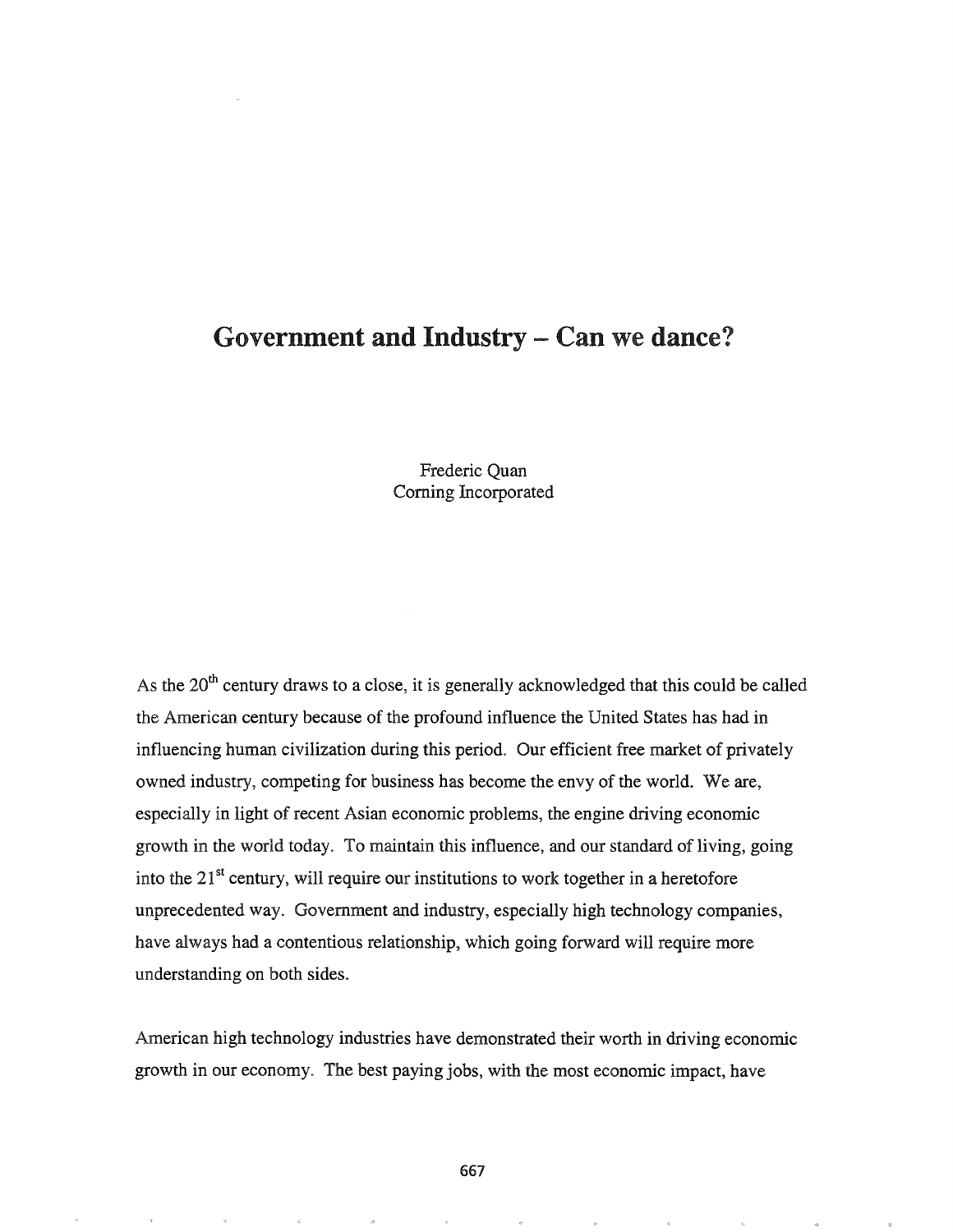created enormous wealth for the communities lucky enough to be associated with high technology. Unfortunately, these industries have developed almost by happenstance and the nurturing of high tech industry is fraught with controversy. Government has tried to be supportive of industry efforts to maintain technical superiority of American goods visa-vis the rest of the world, but these programs have only been marginally successful.

I would like to point out in this paper, from an industry perspective, how government might better serve high technology industries by having a greater understanding of their markets. In addition, there is also a brief discussion on difficulties most commercial companies have in dealing with the government from an accounting standpoint. Although I do work for Corning Incorporated, these comments are not indicative of Coming's position, but merely my own, derived by my many years of experience commercializing technology.

First, we must examine the underlying model for high technology business and how it creates wealth through technology. Businesses do this by differentiating their products from their competitors using technical advantages to create demand. These differential advantages enable one to get a premium price for your product, which then allows even more R&D, to produce more differential advantages. This cycle very quickly produces a technological leader which produces a high cost, technically unique product, and a number of followers trying to catch up by offering lower cost products with less performance.

This business model, studied extensively in business schools across the country, has been well documented. Most importantly, it works, and by applying its principles, companies have been very successful gaining profitability and market position in their chosen businesses. One can very quickly see that it is not a free market in the commodity sense, and there are definitely winners and losers..

This well proven commercial model is shown graphically below: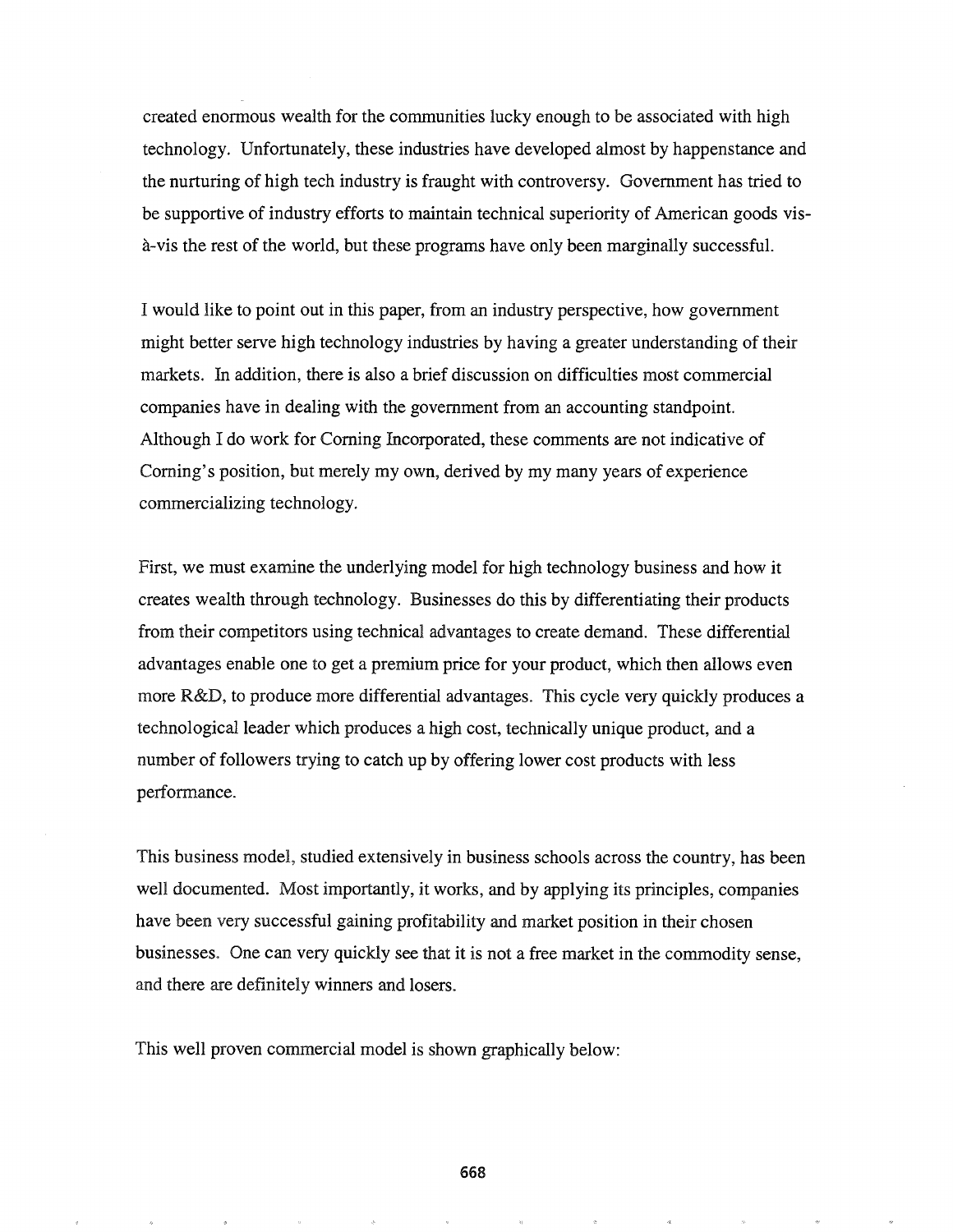

Government programs, however, miss the mark by treating high technology products and markets as egalitarian, classic free markets. Perhaps at some point in our history, technology was traded like a commodity since our laws treat it as such. Unfortunately that time is long past, and our laws and regulations have not caught up with the reality of the late  $20<sup>th</sup>$  century marketplace. Indeed government programs are still mandated to make any technology created under federal funding public, fully available to anyone who wants it. Unfortunately, this eliminates any possible differential advantage and basically devalues whatever technology is created.

In addition, under the guise of fairness, and the avoidance of technical monopolies, government programs seldom purchase materials from market leaders unless prodded by irate principal investigators. Market leaders selling innovative products, will seldom discount them, since they are selling very well commercially. Therefore government purchasing agents, seeking better "value", will usually buy "equivalent" parts with slightly reduced technical performance from market followers.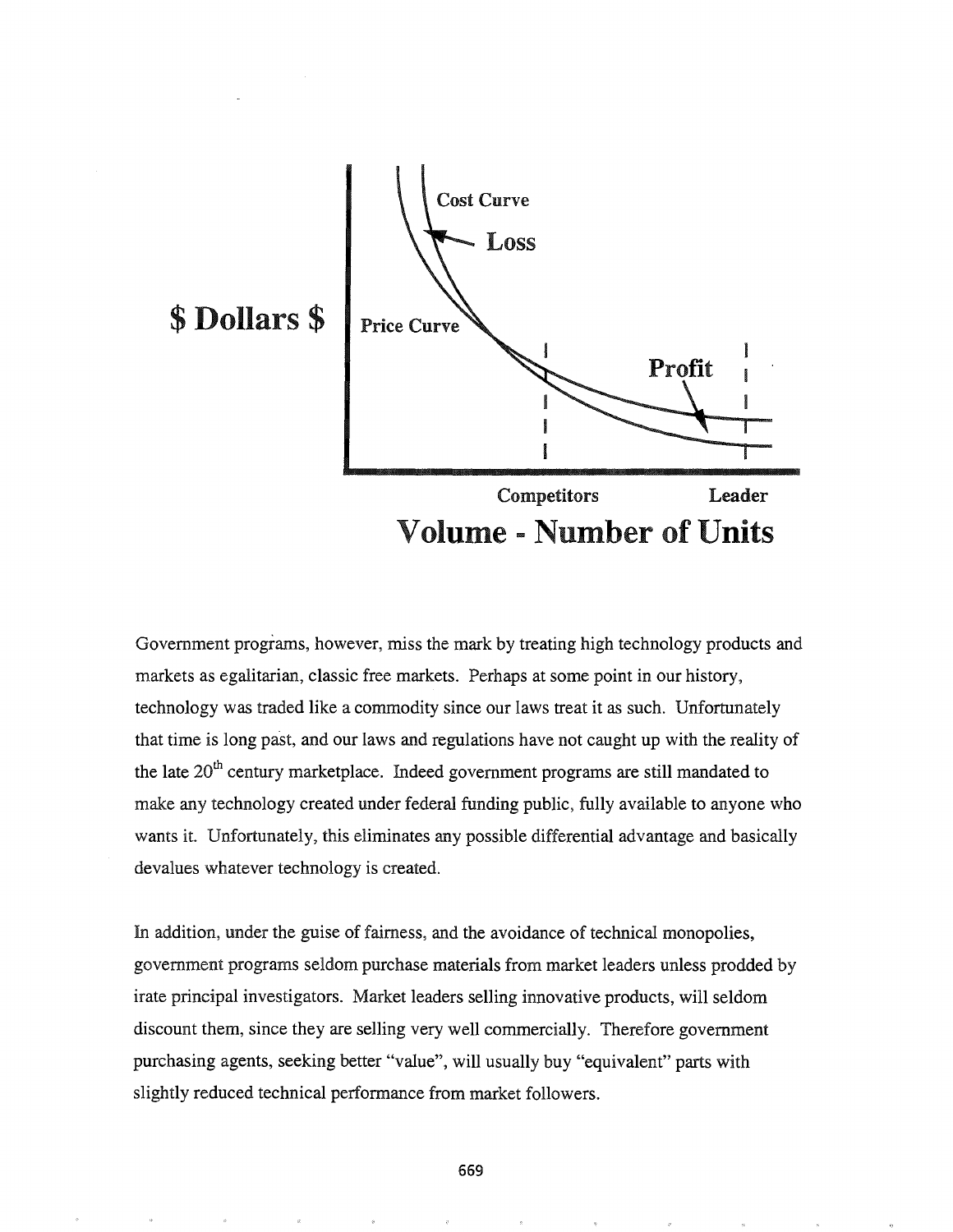Given this situation, the best thing government can do is simply to recognize that high technology markets are not the classic free market which exists for commodities. High technology products exist because of differential advantages and are priced accordingly. There are very good reasons to keep technology proprietary. If government research programs inadvertently eliminate these differential advantages, severe repercussions usually follow in the commercial marketplace. Indeed it is possible to halt research in promising areas by simply making technical data publicly available. If commercial firms perceive that this will eliminate their differential advantage, industrial research programs will be curtailed. Research generates intellectual property which needs to be kept proprietary to generate differential advantage to have value. Simply recognizing the market model and its economics will go a long way to keep government and industry working together constructively.

Commercial companies in general also have difficulties with the required government accounting system. Most federal contracts, grants, or transactions, will require a government audit, and even CRADA's are supposed to be monitored for cost share accuracy. (Although I have never heard of a CRADA being audited, the government has the right to do so.) The audit rules used are not the usual "GAAP" (Generally Accepted Accounting Principles), required by the SEC and the commercial world, but rather the more stringent "CAS" (Cost Accounting Standard). As most commercial companies do not use CAS, since it is a high overhead accounting system, industrial companies usually encounter difficulties when they face a government audit. This difference has traditionally kept the government contractor community and the commercial world separate and non-competing..

An enlightened DoD has pushed for the elimination of the CAS and a general relaxation of the accounting rules so that commercial companies using GAAP standards can comply, but there is resistance from the bureaucracy. The money recovered from audits has always been used to justify the "system", but no one has really looked at the real costs of these audits. In terms of the increase in overhead and the limited technology